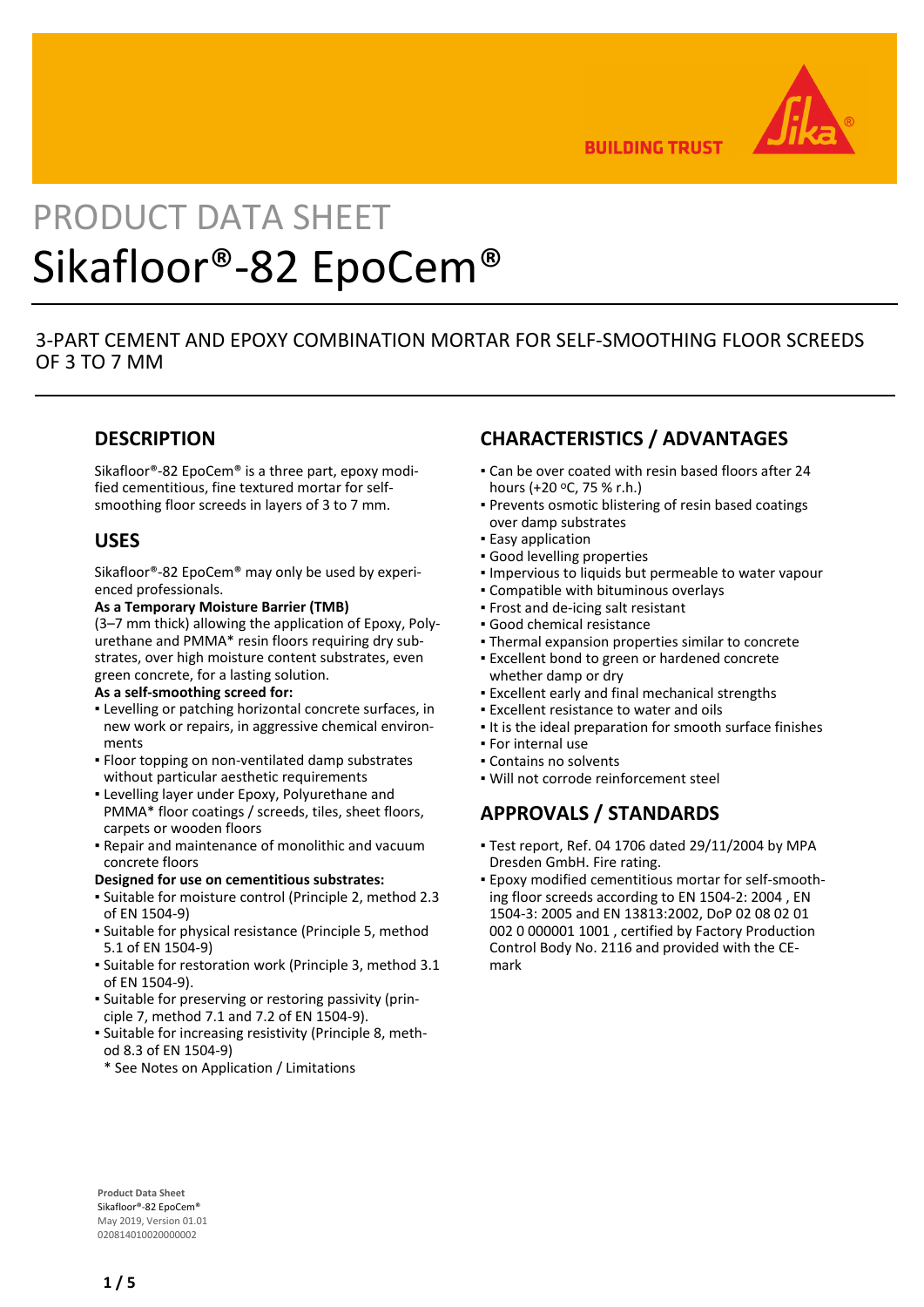## **PRODUCT INFORMATION**

| <b>Chemical Base</b>      | Epoxy modified cementitious mortar.                                                                                                           |                               |                           |  |
|---------------------------|-----------------------------------------------------------------------------------------------------------------------------------------------|-------------------------------|---------------------------|--|
| <b>Packaging</b>          | Pre-batched 29 kg units.                                                                                                                      |                               |                           |  |
|                           | Part A                                                                                                                                        | 1.14 kg plastic container     |                           |  |
|                           | Part B                                                                                                                                        | 2.86 kg plastic container     |                           |  |
|                           | Part C                                                                                                                                        | 25 kg plastic bags            |                           |  |
| Appearance / Colour       | Part A - resin:                                                                                                                               | White liquid                  |                           |  |
|                           | Part B - hardener                                                                                                                             |                               | Transparent yellow liquid |  |
|                           | Part C - filler:                                                                                                                              | Natural grey aggregate powder |                           |  |
|                           | Colour:                                                                                                                                       | Light grey                    |                           |  |
|                           | Finish Colour:                                                                                                                                | Matt grey                     |                           |  |
| <b>Shelf Life</b>         | Part A, Part B:                                                                                                                               | 12 months                     |                           |  |
|                           | Part C:                                                                                                                                       | 9 months                      |                           |  |
| <b>Storage Conditions</b> | The product must be stored in original, unopened and undamaged sealed<br>packaging, in dry and cool conditions. Protect from direct sunlight. |                               |                           |  |
|                           | Part A, Part B:                                                                                                                               | Protect from frost            |                           |  |
|                           | Part C:                                                                                                                                       |                               | Protect from humidity     |  |
| Density                   | Part A                                                                                                                                        | $\sim$ 1.05 kg/l (at +20 °C)  | (EN 1015-6)               |  |
|                           | Part B                                                                                                                                        | $\sim$ 1.03 kg/l (at +20 °C)  |                           |  |
|                           | Mixed resin                                                                                                                                   | $\sim$ 1.97 kg/l (at +20 °C)  |                           |  |
|                           | Mixed A+B+C:                                                                                                                                  | $\sim$ 2.10 kg/l (at +20 °C)  |                           |  |

## **TECHNICAL INFORMATION**

| <b>Compressive Strength</b>                 |                                                               | +23 °C / 50 % r.h.          | (EN 13892-2)           |
|---------------------------------------------|---------------------------------------------------------------|-----------------------------|------------------------|
|                                             | 1 day<br>28 days                                              | $\geq$ 15 N/mm <sup>2</sup> |                        |
|                                             |                                                               | $\geq$ 45 N/mm <sup>2</sup> |                        |
| <b>Tensile Strength in Flexure</b>          |                                                               | +23 °C / 50 % r.h.          | (EN 13892-2)           |
|                                             | 1 day                                                         | $\geq 2$ N/mm <sup>2</sup>  |                        |
|                                             | 28 days                                                       | $\geq 10$ N/mm <sup>2</sup> |                        |
| <b>Freeze Thaw De-Icing Salt Resistance</b> | Resistance factor WFT-L 86 % (High)                           |                             | D-R (SN / VSS 640 461) |
| <b>Carbonation Resistance</b>               | Carbonation resistance for 8 mm thickness: $R \approx 24.2$ m |                             |                        |

## **SYSTEM INFORMATION**

| /stems<br>v |
|-------------|
|-------------|

The system configuration as described must be fully complied with and may not be changed. **Primer indicated below is suitable for each of these substrates:** Green concrete (as soon as mechanical preparation is possible) Damp concrete (> 14 days old) Damp aged concrete (rising moisture) **Levelling screed for high substrate roughness:** Layer thickness: 3–7 mm Primer: Sikafloor®-155 WN Screed: Sikafloor®-82 EpoCem® Top coat: Suitable product from the Sikafloor® and Sikagard® range **Interlayer priming for Sikafloor®-81/82 EpoCem:** Bonding bridge: Sikafloor®-155 WN

**BUILDING TRUST** 

**Product Data Sheet** Sikafloor®-82 EpoCem® May 2019, Version 01.01 020814010020000002

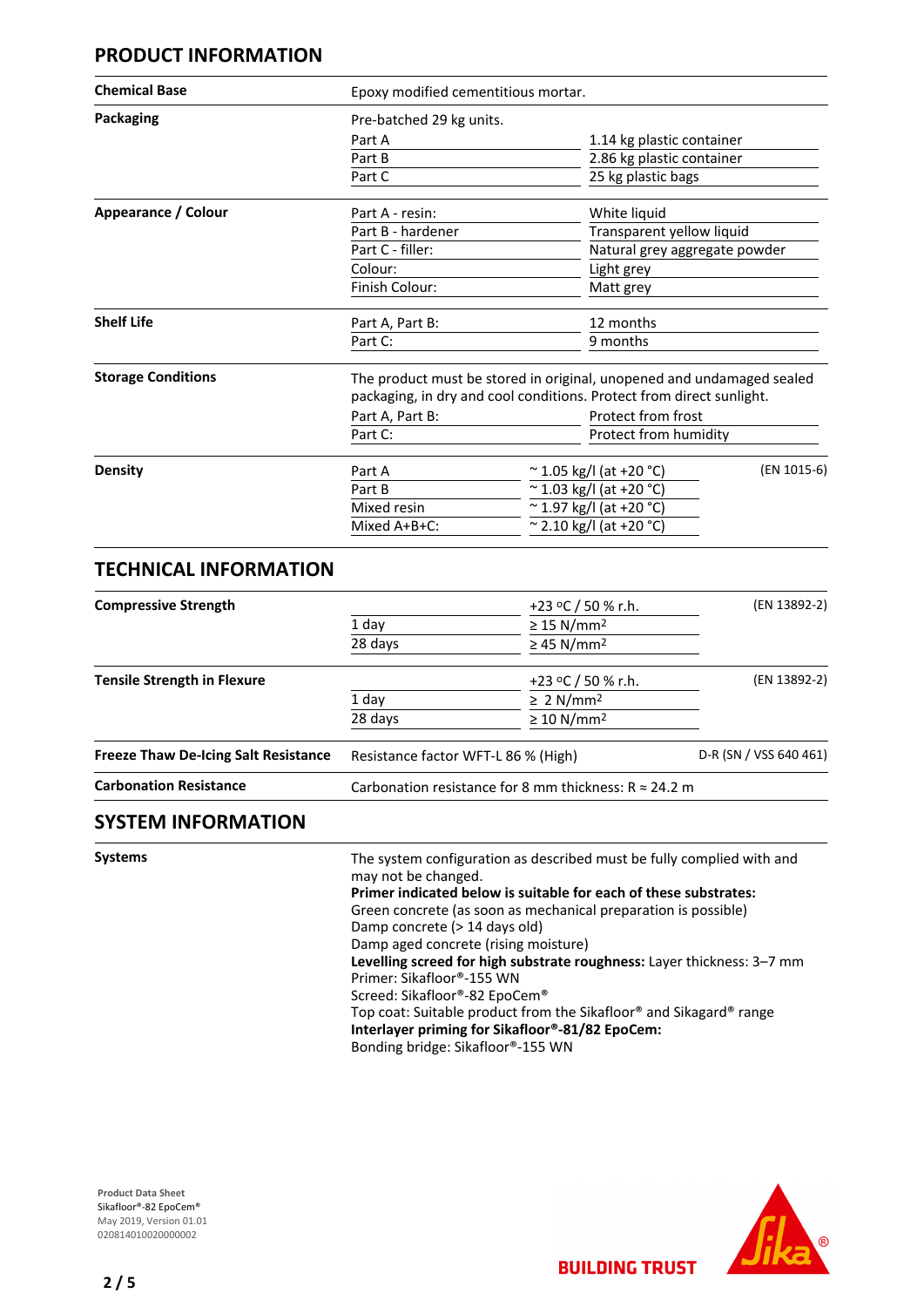## **APPLICATION INFORMATION**

| <b>Mixing Ratio</b>               | Part A : Part B : Part C - packing size : 1.14 : 2.86 : 25 kg<br><b>Flooring Screed:</b><br>At temperatures between +12 °C to +25 °C:<br>$1:2.5:21.9$ (by weight)<br>Parts (A+B) : $C = 4$ kg : 25 kg<br>At temperatures between +8 °C to +12 °C and +25 °C to +30 °C:<br>The amount of Part C can be reduced to 24 kg in order to improve workab-<br>ility.<br>Please note:<br>Never reduce Part C by more than this amount.<br>$1:2.5:21$ (by weight)<br>Parts (A+B) : $C = 4$ kg : 24 kg<br>For this application, to achieve a good bond of the mortar to the substrate,<br>SikaTop®-Armatec®-110 EpoCem® must be used as a primer. Apply the |                      |  |
|-----------------------------------|--------------------------------------------------------------------------------------------------------------------------------------------------------------------------------------------------------------------------------------------------------------------------------------------------------------------------------------------------------------------------------------------------------------------------------------------------------------------------------------------------------------------------------------------------------------------------------------------------------------------------------------------------|----------------------|--|
| <b>Ambient Air Temperature</b>    | mortar wet on wet to the primer.<br>+8 °C min. / +30 °C max.                                                                                                                                                                                                                                                                                                                                                                                                                                                                                                                                                                                     |                      |  |
|                                   |                                                                                                                                                                                                                                                                                                                                                                                                                                                                                                                                                                                                                                                  |                      |  |
| Consumption                       | Primer:<br>Sikafloor®-155 WN (Parts A+B), thinned with 10 % water, $\sim$ 0.3–0.5 kg/m <sup>2</sup><br>dependent on the substrate conditions, when repairing monolithic or vacu-<br>um concrete, or without a broadcast finish or when Sikafloor®-82 EpoCem®<br>is over-coated with itself.<br>Self smoothing screed:<br>Sikafloor®-82 EpoCem® ~ 2.25 kg/m <sup>2</sup> /mm<br>~ 6.75 kg/m <sup>2</sup> for a 3 mm thick application (minimum for T.M.B.).<br>These figures are theoretical and do not allow for any additional material<br>due to surface porosity, surface profile, variations in level or wastage, etc.                       |                      |  |
| <b>Layer Thickness</b>            | 3.0 mm minimum / 7.0 mm maximum<br>If Sikafloor®-82 EpoCem® is used as a Temporary Moisture Barrier (TMB), a<br>minimum of 3 mm must be applied.                                                                                                                                                                                                                                                                                                                                                                                                                                                                                                 |                      |  |
| <b>Relative Air Humidity</b>      | 20 % min. / 80 % max.                                                                                                                                                                                                                                                                                                                                                                                                                                                                                                                                                                                                                            |                      |  |
| <b>Substrate Temperature</b>      | +8 °C min. / +30 °C max.                                                                                                                                                                                                                                                                                                                                                                                                                                                                                                                                                                                                                         |                      |  |
| <b>Substrate Moisture Content</b> | Can be applied on green or damp concrete, without any standing water.<br>Although the product can be applied onto green concrete surfaces (> 24<br>hours), it is advised to allow at least 3 days for early shrinkage of concrete<br>to occur in order to prevent concrete shrinkage cracks from appearing on<br>the screed surface.                                                                                                                                                                                                                                                                                                             |                      |  |
| Pot Life                          | Temperature / R.H 75 %                                                                                                                                                                                                                                                                                                                                                                                                                                                                                                                                                                                                                           | Time                 |  |
|                                   | $+10 °C$                                                                                                                                                                                                                                                                                                                                                                                                                                                                                                                                                                                                                                         | $\sim$ 50 minutes    |  |
|                                   | $+20 °C$                                                                                                                                                                                                                                                                                                                                                                                                                                                                                                                                                                                                                                         | $\approx$ 25 minutes |  |
|                                   | $+30 °C$                                                                                                                                                                                                                                                                                                                                                                                                                                                                                                                                                                                                                                         | $~\sim$ 12 minutes   |  |
|                                   | 29 kg units                                                                                                                                                                                                                                                                                                                                                                                                                                                                                                                                                                                                                                      |                      |  |
| <b>Curing Time</b>                | Once Sikafloor®-82 EpoCem® is tack free it is possible to apply vapour per-<br>meable seal coats.<br>For the application of vapour tight coatings on Sikafloor®-82 EpoCem®, al-<br>low the surface moisture to fall below 4 %, not earlier than:<br><b>Substrate Temperature</b><br><b>Waiting Time</b><br>$+10$ °C<br>$\sim$ 3 days                                                                                                                                                                                                                                                                                                             |                      |  |
|                                   | $+20 °C$                                                                                                                                                                                                                                                                                                                                                                                                                                                                                                                                                                                                                                         | $\sim$ 1 day         |  |
|                                   | +30 °C                                                                                                                                                                                                                                                                                                                                                                                                                                                                                                                                                                                                                                           | $\sim$ 1 day         |  |
|                                   |                                                                                                                                                                                                                                                                                                                                                                                                                                                                                                                                                                                                                                                  |                      |  |

**Product Data Sheet** Sikafloor®-82 EpoCem® May 2019, Version 01.01 020814010020000002



**BUILDING TRUST**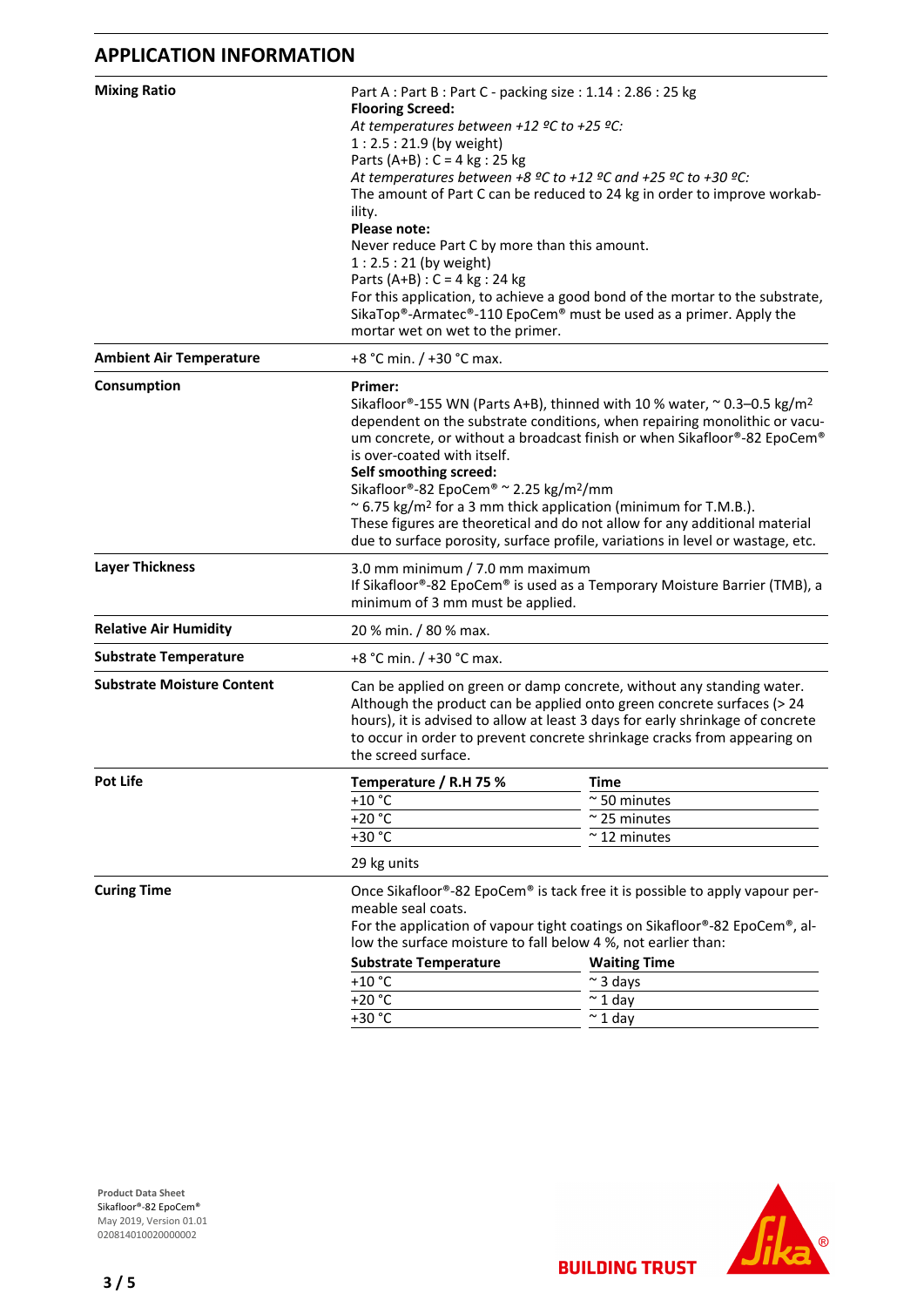## **APPLICATION INSTRUCTIONS**

#### **SUBSTRATE QUALITY / PRE-TREATMENT**

- The concrete substrate must be sound and of suffi-▪ cient compressive strength (minimum 25 N/mm2) with a minimum pull off strength of 1.5 N/mm2.
- **The substrate can be damp but must be free of** standing water and free of all contaminants such as oil, grease, coatings and surface treatments etc. If in doubt, apply a test area first.
- Concrete substrates must be prepared mechanically using abrasive blast cleaning or scarifying equipment to remove cement laitance and achieve an open textured surface.
- Weak concrete must be removed and surface de-▪ fects such as blow holes and voids must be fully exposed.
- Repairs to the substrate, filling of blowholes/voids and surface levelling must be carried out using appropriate products from the Sikafloor®, Sikadur® and Sikagard® range of materials.
- All dust, loose and friable material must be com-▪ pletely removed from all surfaces before application of the product, preferably by brush or vacuum.

#### **MIXING**

Prior to mixing, shake Part A (white liquid) briefly until homogenous, then pour into container of Part B and shake vigorously again for at least 30 seconds. When dosing out of drums, stir and homogenise first. Pour the mixed binder mixture (A+B) into a suitable mixing container (capacity of about 30 litres) and gradually add Part C to the mixer while stirring with a power mixer. Mix thoroughly for 3 minutes until a uniform mix has been achieved with no lumps. Mix only full units of A+B+C components. Do not mix smaller amounts. Do not add water.

When dosing with additional aggregates, add them after adding Part C to the mix. Mix thoroughly for 3 minutes until a uniform mix has been achieved. **Mixing Tools:**

Mix using a slow speed electric mixer (300–400 rpm) with helical paddle or other suitable equipment. For mixing 2–3 bags at once, single or counter rotating double mortar (basket type) and forced action (pan type) mixers are also recommended. Free fall mixers must not be used.

#### **APPLICATION**

Place mixed Sikafloor®-82 EpoCem® onto the primed substrate and spread evenly to the required thickness uniformly with a rubber or metal trowel or spatula to and immediately roll with a spike roller to remove entrapped air and obtain an even thickness layer. Workability can be adjusted by varying slightly the amount of Part C.

See Mixing above

Do not use additional water, which would disturb the surface finish and cause discolouration.

A seamless finish can be achieved if a "wet" edge is maintained during application.

### **CLEANING OF TOOLS**

Clean all tools and application equipment with water immediately after use. Hardened / cured material can only be removed mechanically.

## **MAINTENANCE**

Due to the texture of its surface, Sikafloor®-82 Epo-Cem® is not suited to be used as wearing layer where easy staining can occur. A seal coat of the Sikafloor® range with suitable cleaning capabilities is advisable. Remove dirt using a brush and/or vacuum. Do not use wet cleaning methods until product is fully cured. Do not use abrasive methods or cleaners.

## **LIMITATIONS**

- If Sikafloor®-82 EpoCem® is used as TMB (Temporary Moisture Barrier), a minimum layer of 3 mm must be applied. ( $\approx$  6.75 kg/m<sup>2</sup>)
- Always ensure good ventilation when using Sika-▪ floor®-82 EpoCem® in a confined space, to remove excess moisture.
- Freshly applied Sikafloor®-82 EpoCem® must be protected from damp, condensation and water for at least 24 hours.
- **Prevent premature drying by protecting from strong** wind and do not expose to direct sun light while fresh.
- Apply primer and Sikafloor®-82 EpoCem® on a falling temperature. If applied during rising temperatures "pin holing" can occur.
- Applications under extreme conditions (high temper-▪ ature and low humidity) which can cause fast drying of the product must be avoided as the product does not allow the use of curing compounds.
- Under no circumstances add water to the mix.
- Colour variations can occur on unsealed Sikafloor®- 82 EpoCem® through exposure to direct sun light. This however, will not influence the mechanical properties.
- When overlaying with PMMA screeds, the surface of Sikafloor®-82 EpoCem® must be fully broadcast with sand 0.4–0.7 mm.
- The TMB effect in Sikafloor® -EpoCem® is limited in time, without additional preparation.
- Always verify the surface moisture content if more than 5–7 days have passed since application.

Non-moving construction joints require pre-treatment with a stripe coat of primer and Sikafloor®-82 Epo-Cem®. Treat as follows:

- Static Cracks: Prefill and level with Sikadur® or Sika-▪ floor® epoxy resin.
- **Dynamic Cracks (> 0.4 mm): To be assessed on site** and if necessary apply a stripe coat of elastomeric material or design as a movement joint.
- **The incorrect assessment and treatment of cracks** can lead to a reduced service life and reflective cracking.

**Product Data Sheet** Sikafloor®-82 EpoCem® May 2019, Version 01.01 020814010020000002



**4 / 5**

**BUILDING TRUST**